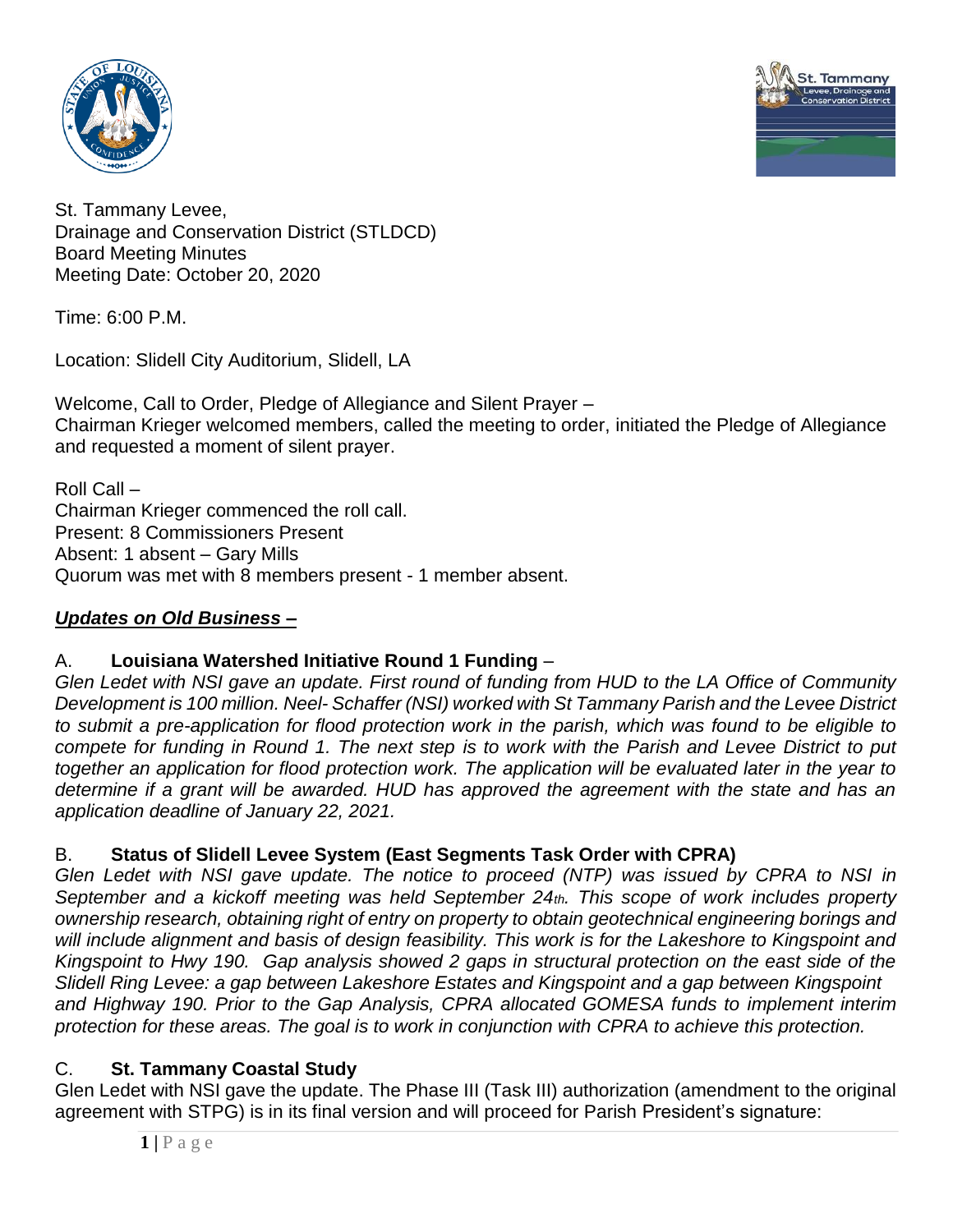The following provides a background on the status of the Project:

 Task I Data Collection and organization of flood control data completed in 2019.

• Task II – Gap Analysis evaluating gaps in flood protection and flood risk mitigation was completed in February 2020.

 Task III – The study is progressing into the final phase which will analyze project feasibility and the engineering of individual projects as well as initiate SCOPE development.

 As part of the final phase of Task II, Neel-Schaffer has initiated outreach engagement with coastal stakeholders by meeting with the parish, state, USACE and others and will continue to do so.

## D. **Hydro Gage Implementation Request – Eden Isle**

*The STLDCD received a proposal to install a tidal gage with significant initial and annual maintenance costs. The proposal was taken under advisement and Chairman Krieger indicated that she would discuss this with the Parish and also ask CPRA if they would participate in the cost and/or cost sharing.*

#### E. **Public Comment**

*Ms. Bonnie Peyroux made comments regarding the length of time it will take for additional structural projects to be approved and ready for construction. It was expressed by the STLDCD that we have made great progress and will have additional answers once the USACE finalizes their Federal Interest Study.*

#### *New Business –*

## A. **Update on Stakeholder Meetings**

*Chairman Krieger updated the STLDCD on recent meetings with STPG, STLDCD, various municipalities, CPRA and USACE. Progress is continuing on all efforts State and Local Master Plans and with the USACE STP Study. New information presented is that the Parish is requesting approval to raise funds by bonding their annual GOMESA revenue projection.*

#### B **2020 Capital Outlay Request**

*Glen Ledet with NSI said that he is working with the Parish to determine projects that they will put applications together for and then submit them to the State. Highlighted projects include; Eden Isle Roads – Hwy 11 was discussed along with the Tchefuncte River shoreline restoration.*

## C. **Public Comment**

*None*

## **Treasure's Report –**

*Commissioner Price presented the previous month's financial report. Motion (Krieger) and Second (Faust) made to approve/accept the financial report. Vote was Unanimous approval. No public comments made*

#### Approval of Minutes –

Commissioner DiFranco presented the minutes from the September meeting for review and approval. Motion made (McGovern) and Seconded (Faust) to approve the minutes – motion passed unanimously.